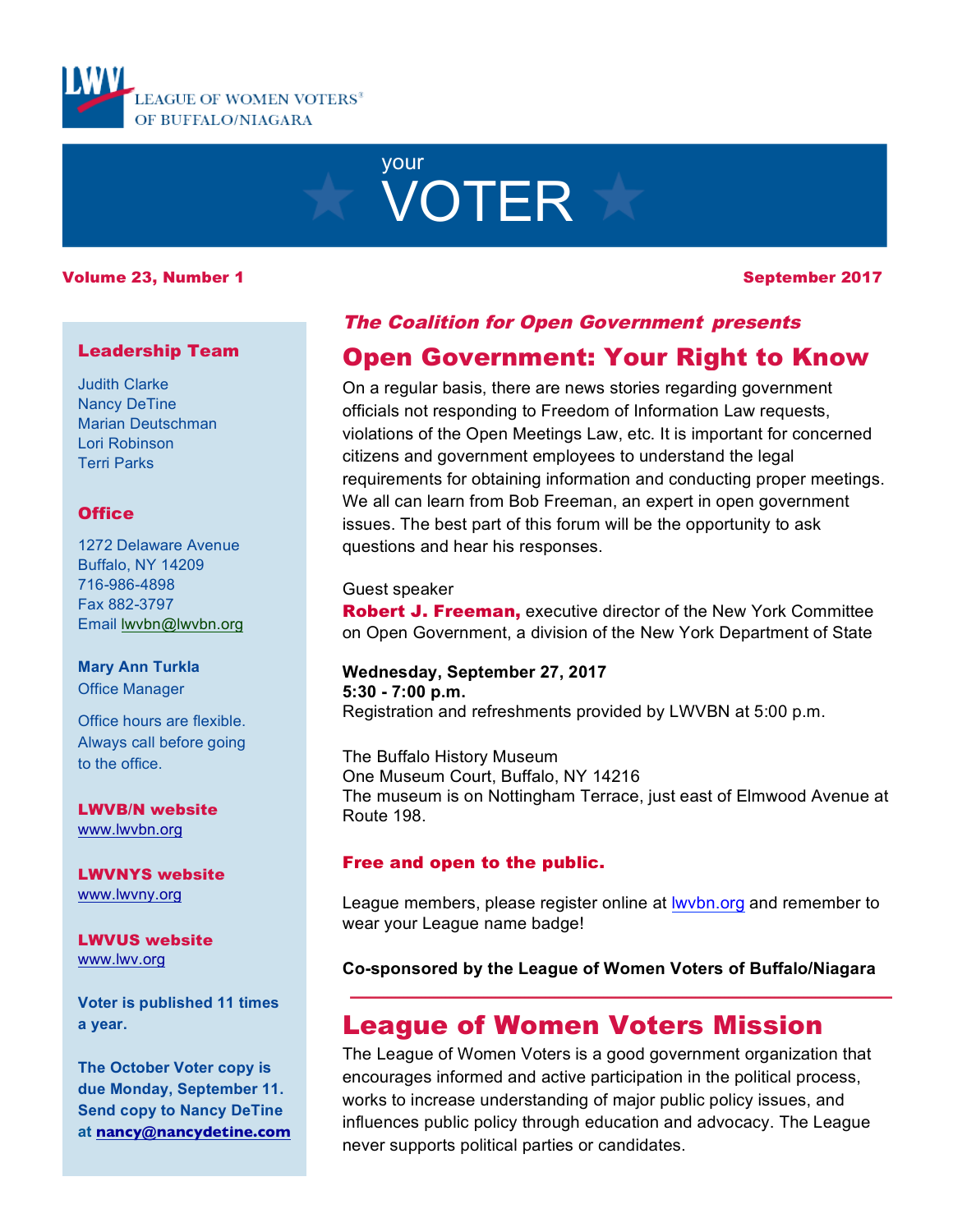# **News from the Board**

At the August meeting, the board completed drafting the questions for Vote411 and the 2017 Voters Guide. Work is underway for these important efforts. We welcome Nora Mikes and Amelia Palka to the Voters Guide Steering Committee.

The board accepted the charge to the Nominating Committee for next year's League election and appointed Judy Clarke, Shirley Joy and Nora Mikes as the board members on the committee. They will join the committee members elected at the June 2017 annual meeting — Janet Goodsell, Kathleen McCarthy, Lynne Vallone and chair Ramona Gallagher. It isn't too early to consider becoming a board member or officer next year. Contact any committee member to talk about joining a very special group of League members.

The board discussed our mission statement. At the national and state conventions, we were told that the general public doesn't understand the meaning of nonpartisan. We elected to change our mission statement to read: *The League of Women Voters is a good government organization that encourages informed and active participation in the political process, works to increase understanding of major public policy issues, and influences public policy through education and advocacy. The League never supports political parties or candidates.*

Since 2004, the Niagara Relicensing Environmental Coalition (NREC) has represented the public's interest in Niagara River Greenway Projects funded by the Niagara Power Project Relicensing Settlement Agreement with the New York Power Authority. Our League is one of nine partner organizations that currently comprise the NREC. Ann Ingleman, who has represented the League on this body for many years, recently requested that we find an alternate to take her place at meetings she is unable to attend. We're pleased that Elizabeth Kaufman has agreed to be Ann's alternate for this important effort. NREC has a direct vote in the expenditure of \$100 million in river ecological funding over 50 years.

Kathie Macaluso found locations for the holiday party and annual meeting that needed to be approved prior to the board meeting. The Executive Committee approved holding the holiday party luncheon at Salvatore's Italian Gardens on Saturday, December 2, 2017. The annual meeting will be at the Fairdale Banquet Center on Saturday, June 9, 2018. Thank you, Kathie, for this fine effort. Mark your calendars for these two celebratory luncheons.

We also look forward to celebrating the 100th Anniversary of Women's Suffrage in New York State at the Twentieth Century Club on Thursday, November 9, 2017. Please mark your calendars for this luncheon. Details will be shared in the October Voter.

*Terri Parks, Leadership Team Member*

#### **In Memoriam**

We sadly report the recent loss of two League members.

**Jean Flowers,** a member since the 1980s, did timekeeping for the Hamburg Candidates Night and other forums regularly for 25 years. For several years she arranged for League members to cover naturalization ceremonies and was a volunteer for many years at WIVB News 4's Call 4 Action.

**Joan Herold**, a longtime member of the Natural Resources Committee, died peacefully in her sleep on August 13 after a long illness.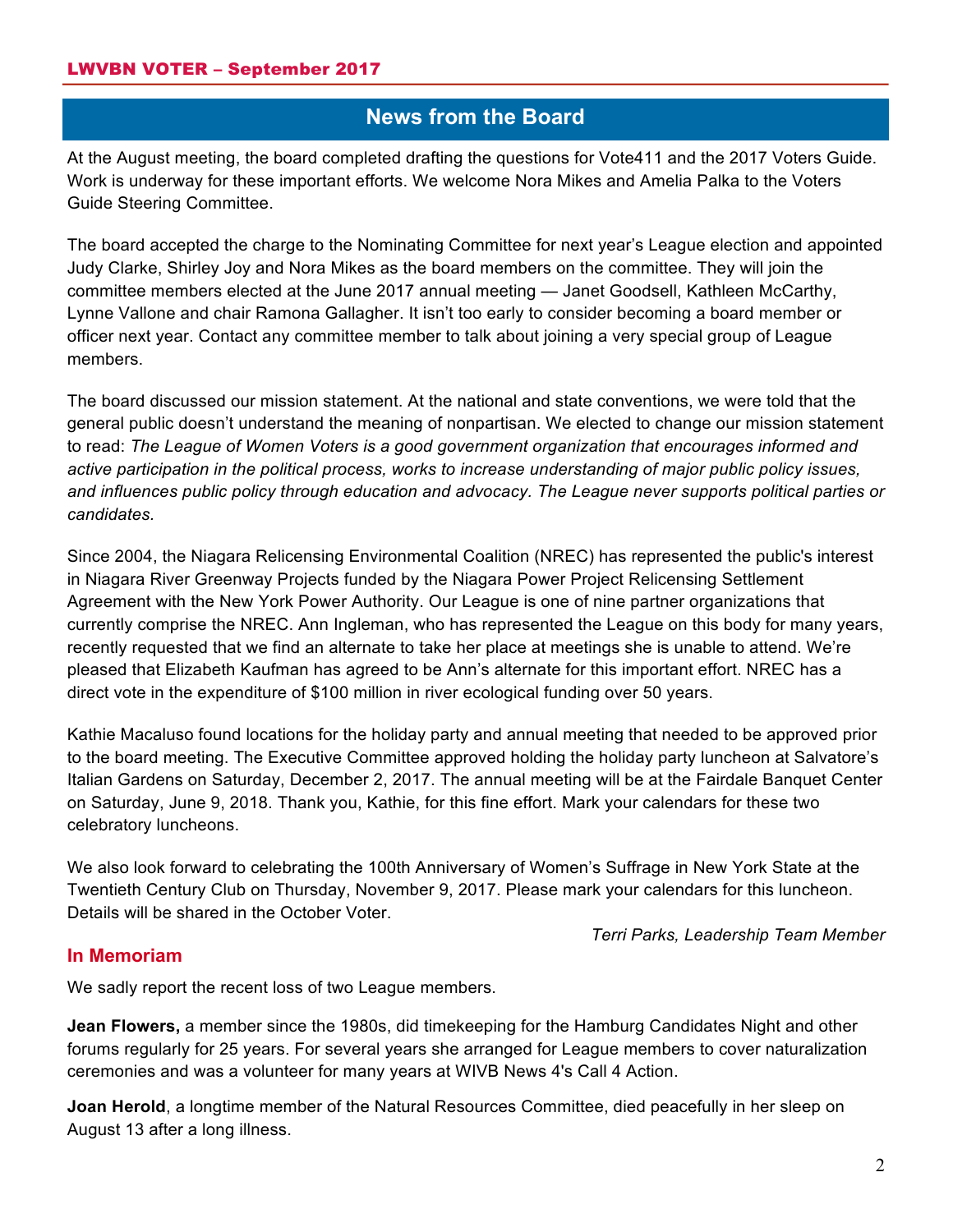# **Money in Politics Update**

#### **Voter Fraud or Voter Suppression?**

In a strongly worded statement, the League has condemned the administration's Election Integrity Commission as an undisguised attempt at voter suppression. Chris Carson, president of LWVUS, responded to the commission's first meeting with the following comments:

"This Commission is undermining the public's confidence in our elections. We've already seen thousands of voters cancel their registrations since Commission vice-chair and Kansas Secretary of State Kris Kobach requested personal voter information from all 50 states.

"The members of this Commission have a history of voter suppression efforts. Despite their claims of having no agenda, they *have* entered into this voter 'study' with preconceived results. This fishing expedition for voter information is intended to lead to more voter suppression – not improving our election process.

*"Democracy only works when people stand up and vote. The League of Women Voters urges the American people not to be intimidated by this Commission: stay enrolled and encourage others to register to vote*.

"Our elections have integrity. This Commission does not."

Since its inception almost 100 years ago, the League of Women Voters has fought to protect and expand the right to vote for all American citizens. The newly created Election Integrity Commission is the latest attempt to limit voting rights, this time under the false claim of widespread voter fraud. Yet the consensus among academics, investigative journalists, court findings, citizen organizations, and elected officials of both parties is that deliberate voter fraud is exceedingly rare. The few errors that have been uncovered have been proven to be the result of misunderstanding information or administrative mistakes. Such problems are to be recognized and corrected, but erecting barriers to prevent thousands of eligible citizens from voting is not the solution.

Let's address the real problems facing our election system. Here are two that merit immediate attention.

When electronic voting machines were introduced after 2000 election, the League immediately helped to educate the public about their use and benefits. But these machines are now past retirement age and must be replaced, and cyber security is a growing concern that cannot be left unattended.

Some of us may still remember when League members worked tirelessly to pass the National Voter Registration Act of 1993 (the "Motor Voter" Law), which made voter registration an easy, one-step process. Today the League is supporting the Automatic Voter Registration Act of 2017 (AVR) that will automatically sign up eligible voters when they interact with a government agency. Employing the latest technologies, this legislation will improve the accuracy of voter records and cut down on costs, and could add millions of eligible new voters, especially young people, to the rolls.

Guaranteeing free, fair, accessible voting for all eligible voters remains the League's mission, because, as Chris Carson said, "Democracy only works when people stand up and vote."

*Money In Politics Committee*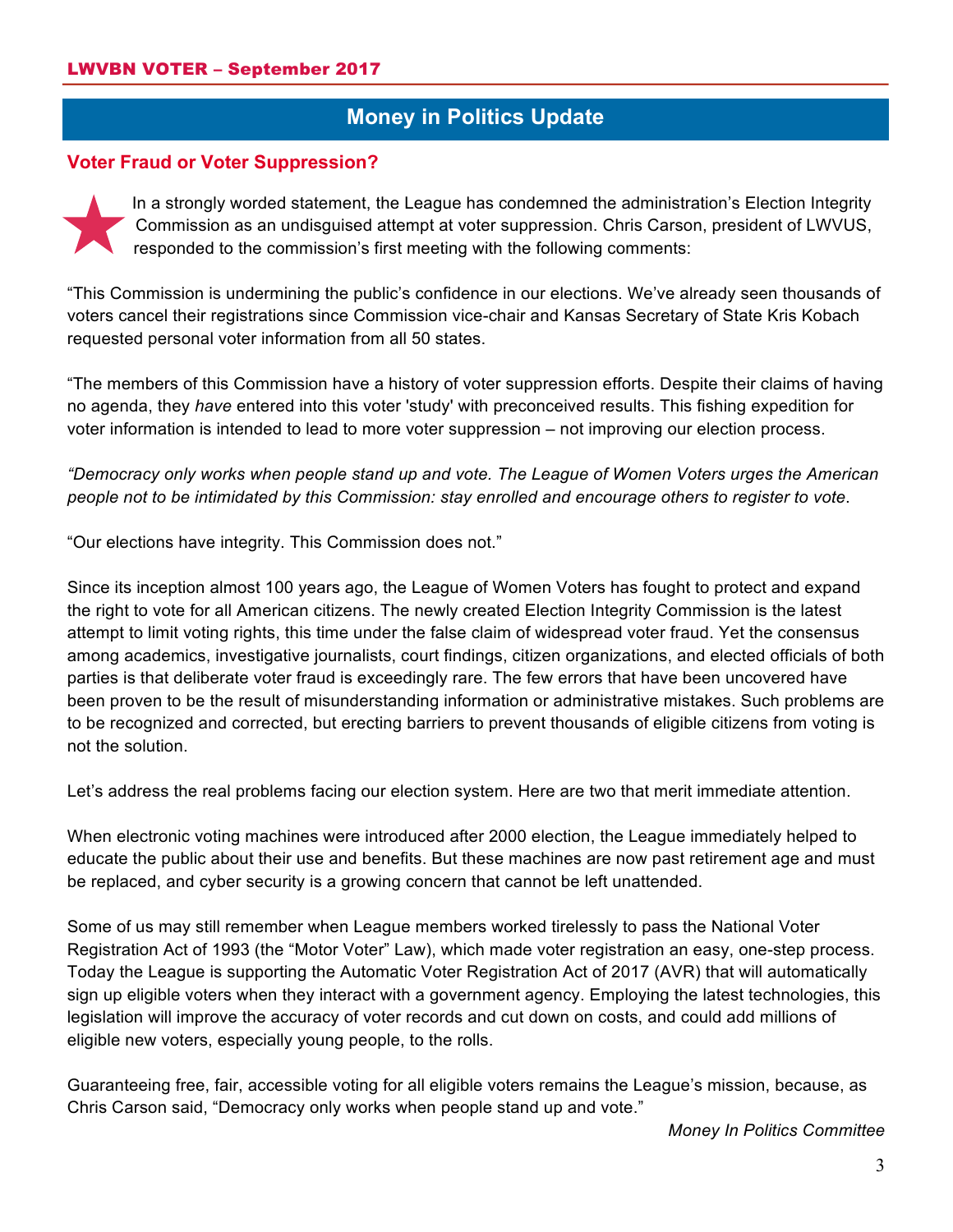# **Election Services Report**

This committee should be much busier than it has been. In July, I notified a BMHA housing aide that two sites were overdue for elections. Notices were mailed to the residents at these sites. For one meeting, Marianne Poprosky agreed to serve as a Spanish interpreter. For another meeting, we contracted out with the International Institute for a Spanish interpreter. The purpose of both of these meetings was to conduct nominations for their respective resident councils. In both instances not one resident from either site showed up.

At a third site that was overdue for elections, the BMHA housing aide requested that I contact the president of that site to initiate the process for nominations and elections. I telephoned the president repeatedly, but he never returned my calls. I then sent a letter to each officer,

requesting a meeting with him or her to discuss the procedure for moving on with this process. Again, no one would answer any communication from our League. The next step, I believe, is up to BMHA.

However, in late July we conducted a mailing for a nomination meeting for Perry. This meeting is scheduled for August 23, 2017. The Perry officers were more than willing to work with us to continue their democratic process.

I want to thank Mike Egan, Kathleen Macaluso, Sally Metzger and Judith Clarke for their extremely valuable assistance in getting out this 500-plus mailing.

*Alan Dozoretz, Election Services Chair*

### **Volunteer Coordinator's Report**

Since the Summer Voter was published, LWVBN volunteers have attended five naturalization ceremonies. The June calendar was finished off by Mike Egan and Marianne Poprosky at a service on the USS Little Rock. Patricia Wille and Judy Weidemann represented the League at a Burchfield Penney Art Center ceremony in July; two other July ceremonies at the U.S. Courthouse were attended by Barbara Brooks, Elisabeth Zausmer, Janet Goodsell and Deborah Shiffner. We started the August calendar with a ceremony at the U.S. Courthouse attended by Elisabeth Zausmer and Kate Wagner.

A request was made to the state League for moderators to cover 13 forums that the State Education Department was running across the state to comment on the Every Student Succeeds Act (ESSA) program being installed in the schools as a replacement for the plan based on the No Child Left Behind Act. Laura McDade and Agnes Annis moderated and kept time for the forum.

We have a number of new and returning members who have indicated an interest in representing LWVBN at naturalization ceremonies. I hope to see some new volunteers on our calendar. We have just six dates still open before the end of the year, including one volunteer for October 15, two volunteers each for November 2, 16, and 30, and December 7 and 21. Be sure to email Judith Clarke at Iwvbn@lwvbn.org if you are interested in any of those dates.

*Judith Clarke, Volunteer Coordinator*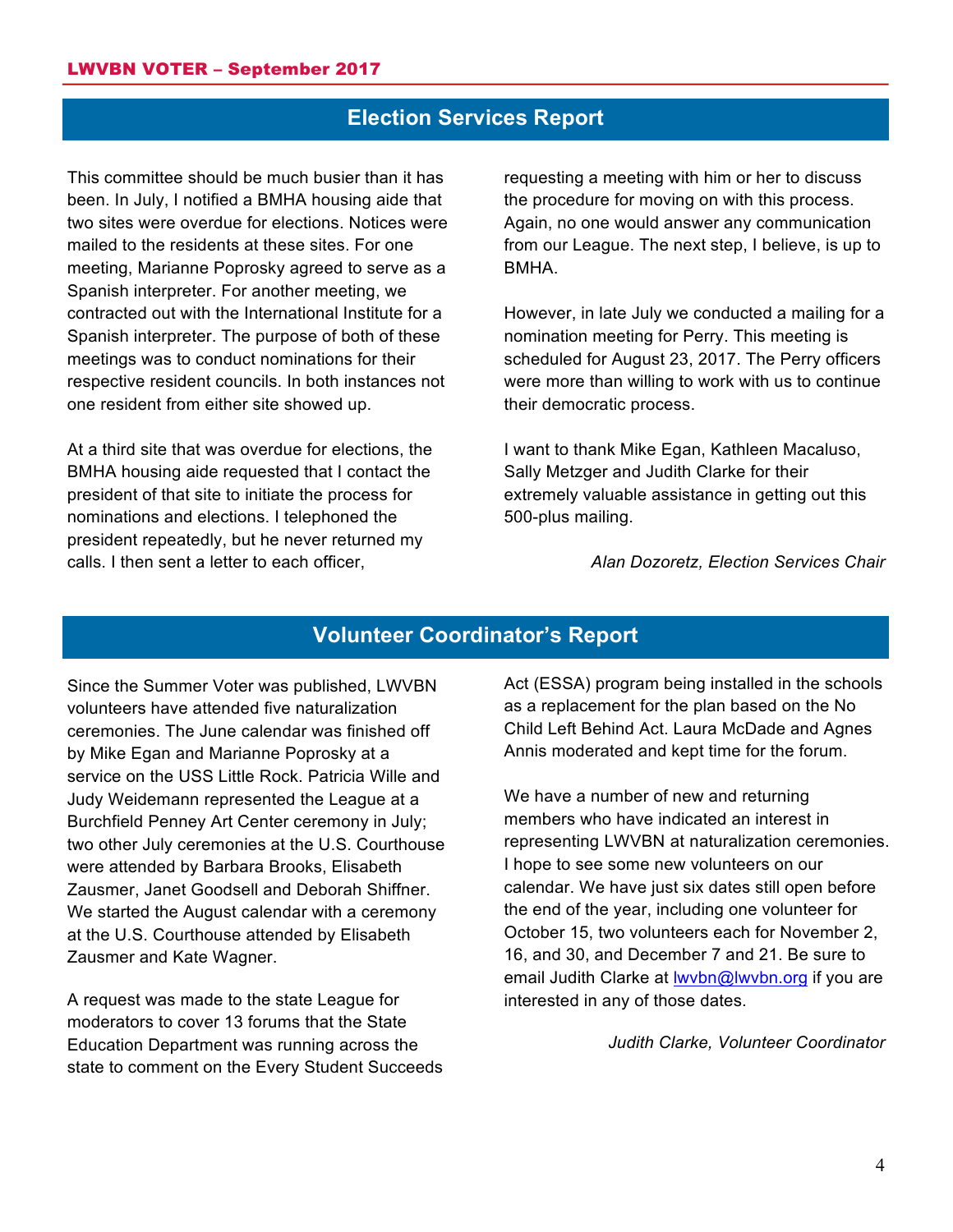# **Grand Islander Receives League of Woman Voters Award**

Grand Island resident Roger Cook received the "Making Democracy Work" Award from the League of Women Voters of Buffalo/Niagara, Saturday, June 3. Cook's activism evolved from his early years in college in Michigan to Western New York, where he pursued a doctorate at the University at Buffalo. As director of the WNY Council on Occupational Safety and Health for 29 years, he was instrumental in forming coalitions like the OSHA-Environmental Network, the Ecumenical Task Force of the Niagara Frontier, the New York State Labor-Environmental Network and the New York State Coalition for Economic Justice.

More recently, Cook has been political chair of the Sierra Club, a member of the WNY Working Families Party executive board, and a co-facilitator of the Climate Justice Campaign of Western New York. On Grand Island, he's been an active member of Quality Quest and presently serves on the Grand Island Economic Development Advisory Board.

"I want to commend the League of Women Voters who have so much to do with making our democracy work," Cook shared in his acceptance speech. "Your candidate voter guides, your comprehensive studies and reports on legislative issues, your participation in issue campaigns and your candidate forums are an essential part of the political fabric of Western New York."

Reflecting on the Clean Air Act – legislation passed during the Nixon Administration – Cook said that the League of Women Voters joined with stakeholders in the environmental, labor and public health arenas to stave off an assault on the act by President Reagan's EPA administrator Ann Gorsuch. "Our local OSHA-Environmental Network was one of the strongest chapters in the country," Cook said. He noted that Gorsuch became so unpopular that she resigned in 1983 and her deputy was jailed for lying to Congress. "The Clean Air Act and Superfund were saved, but today we see new assaults on environmental protections," Cook noted. "Our president's withdrawal from the Paris Climate Accords is but the latest in efforts to roll back environmental protections that began under the Nixon Administration."

Cook ended his comments on an optimistic note. "Many in the majority party in the U.S. Senate and House know that climate change is real and must be addressed," he said. "But they are intimidated by the prospect that the fossil fuel lobby will run candidates against them if they don't protect their interests." He noted that today hope lies at the state level where Gov. Cuomo's Clean Energy Standard calls for 50 percent renewable energy by 2030 and 100 percent by 2050. "Over 100 New York state environmental justice, labor and community organizations in the NY Renews coalition support these benchmarks and are promoting the NYS Climate and Community Protection Act. The act would require both the private and public sector to reduce their greenhouse gas emissions and create a 'polluter penalty fund' from fines collected on companies that fail to meet the emission limits. That fund, in turn, will be used to incentivize business investments in renewables, create hundreds of thousands of jobs, and provide a safety net for those workers, families and communities whose fossil fuel-based plants are phased out during the transition."



"Think of it as a 'Green New Deal' for New Yorkers," Cook concluded.

*Reprinted with permission from the Island Dispatch, Grand Island, NY, Friday, June 9, 2017*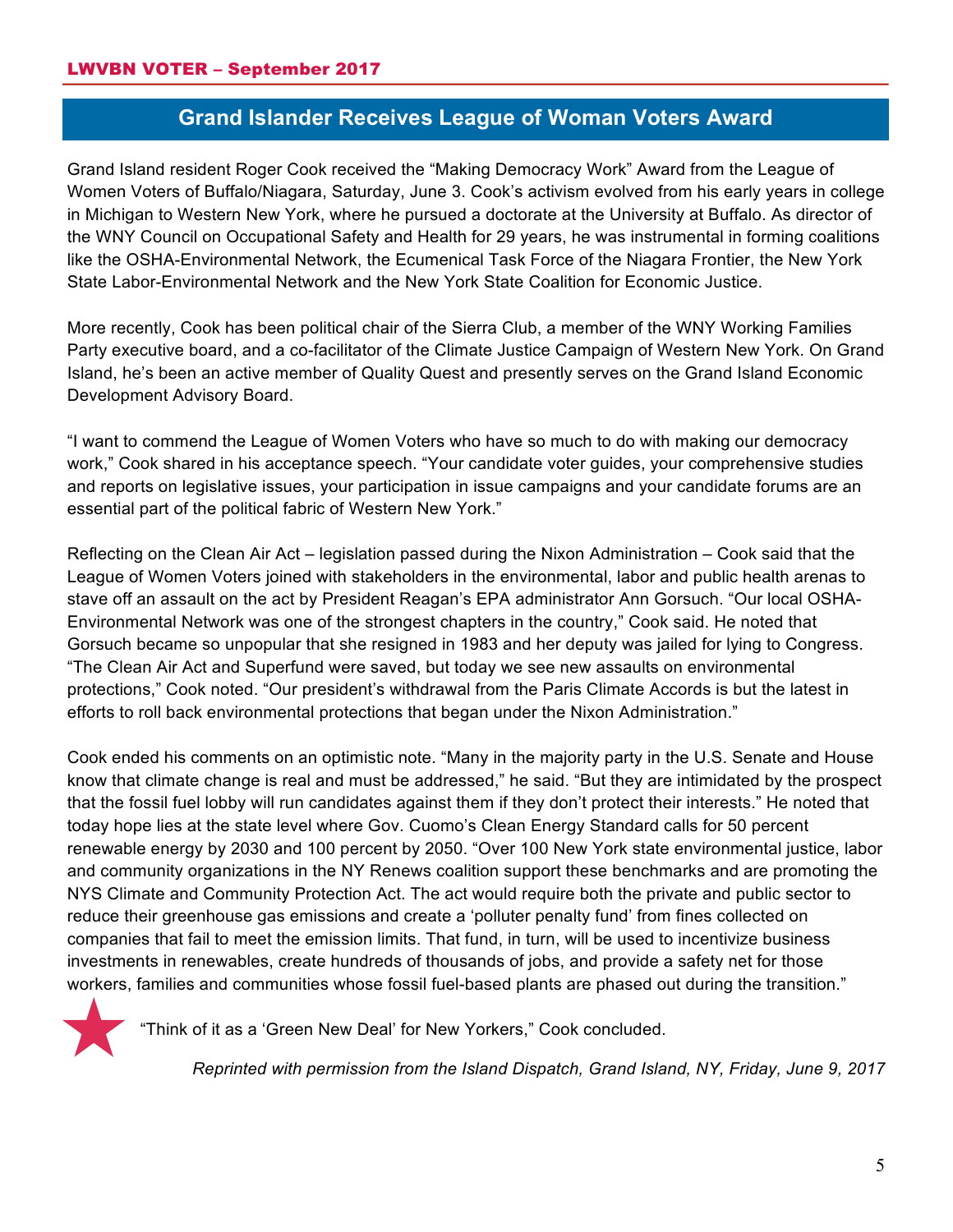# **Great Decisions**

#### September 7: Latin America's Political Pendulum

Fran Holmes has chosen to lead our sixth Great Decisions topic for the year, Latin America's political pendulum, on Thursday, September 7, from 10 a.m. till noon at 1272 Delaware. "The pendulum of Latin American politics is swinging rightward once again. Yet as the 'pink tide' recedes, the forces of change have more to do with socioeconomics than ideology. Dramatic economic and political crises have coincided in countries like Brazil and Venezuela. Still, the final result for Latin America may be the emergence of centrist pragmatic modes of governance and with them, opportunities for the U.S. to improve relations. The new administration must look beyond the neoliberal model of the 1990s, and develop an approach to relations fit for the 21st century." Hopefully many of you will be back from summer vacations to rejoin us.

*Bernice Baeumler*

#### **Membership Report**

#### Time to Celebrate

We have gone back to January 2017 and are listing all those who have joined the League family since then, because this year, 2017, is the 100th Anniversary of Women's Suffrage in New York State.

It is exciting to add so many new names to the League's long list of distinguished members. Bring your vitality, enthusiasm and creative new ideas to all our activities and programs and together we can do even more to make democracy work for everyone.

*Welcome, welcome, welcome!* Ellen Tomczak, Barbara Dadey, Lynn Ellis, JoAnn Wahl, Lindsay Norval, Amy Glidden, Aleigha Carpenter, Kristen deGuehery, Karen Rhodes, Elaine Puchlerz, Mary Louise Clark, Charles Kaars, Suzanne Kirkland, Carolyn Mazur, Patricia Slive, Roberta Metrose, Ellie Lawson and Janet Zehr.

Find your niche, become involved and, most important, stick around.

*Janet Massaro, Membership Chair*

# **New Look for the Voter**

Continuing our efforts to update and build our brand image, we are very excited to introduce a new design for the Voter. Special thanks to Krysta Doerfler, the professional designer who so generously volunteers her abundant talents, and to Terri Parks, Voter editor. And to Barb Jezioro, who has retired as layout editor, our sincere gratitude for years of dedication.

*Nancy DeTine, Communications Chair*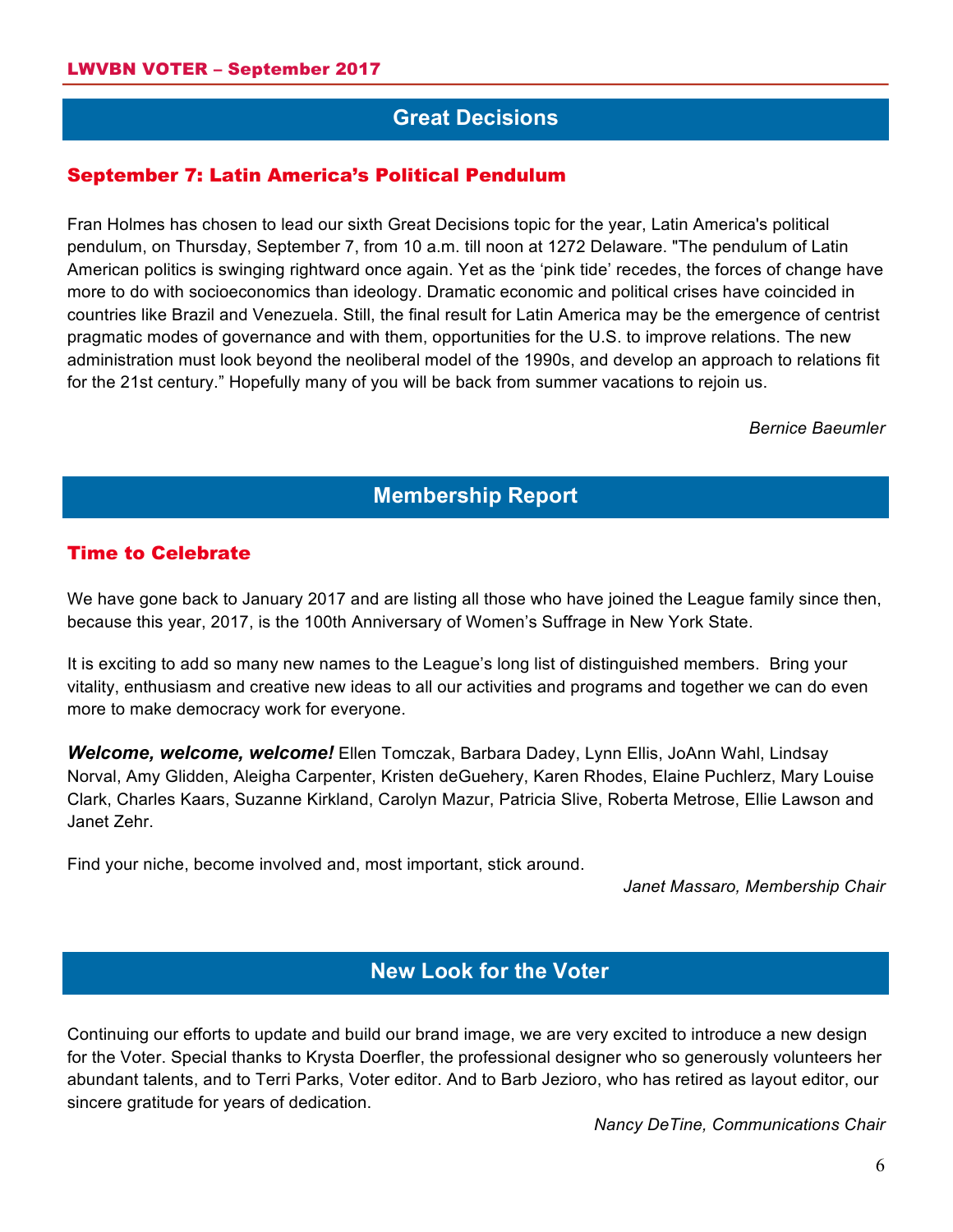### League Happy Hour on Wednesday for this month only

#### Immediately AFTER our September 27 program

Don't miss \$5 drinks and appetizers, plus a chance to continue the conversation about open government.

**Wednesday, September 27, 7:45 p.m.**

Providence Social, 490 Rhode Island St., Buffalo, NY 14213

# **Citizens' Budget Review Commission**

#### Erie County Needs Your Perspective

The Summer Voter reported the unfortunate lack of women on this commission. We know there are many League members who are more than qualified to contribute valuable insights. We hope you'll consider applying. Simply send your resume and a cover letter to the chair of the Erie County Legislature (currently Hon. John J. Mills) at 92 Franklin Street, 4th Floor, Buffalo, NY 14202. For additional information, call 716- 858-8850 or use this website link: http://www2.erie.gov/legislature/index.php?q=erie-county-citizens-budgetreview-committee.

*Lynda Stephens*

### **Voter Service Report**

As primary and general elections approach, plans are underway for candidate forums and voter registration events throughout the area.

Important dates are coming up as well:

**September 12: Primary Day September 26: National Voter Registration Day October 13: Last day to register to vote in the general election November 7: Election Day**

If you have suggestions for possible voter registration events, please email me at Iwvbn@lwvbn.org.

*Margaret Brunson, Voter Service Chair*

# Remember to wear your League Badges

We are so pleased with our new magnet-backed name badges! We hope you'll wear them not only at League events but whenever you represent the League. If you haven't received yours yet, we'll make sure it's waiting for you at the next League program you attend — just be sure to sign up online. You can also arrange with Mary Ann Turkla to pick it up at the League office. Badges for new members will be ordered once a year in February.